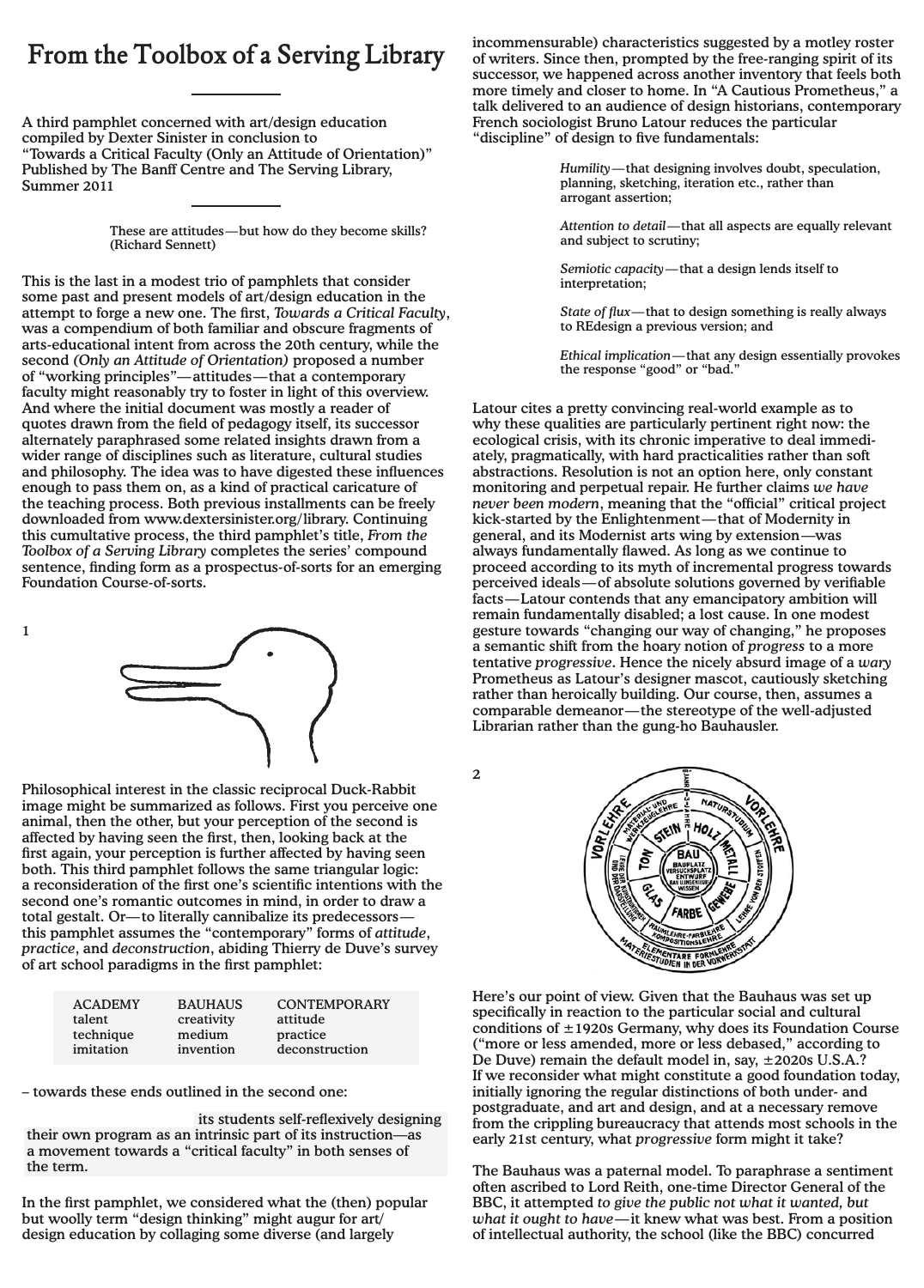what society required, and developed a fit-for-purpose plan of action in order to utilize industry towards constructive ends. A century on, we might conclude that such top-down authority in the arts has been undermined by the bottom-up primacy of market demand. And so much so that the implied arrow of production has now surely reversed, from Industry-serves-Society to Market-dictates-Industry. A crude generalization, but one we assume is broadly felt and widely acknowledged enough to reasonably guide our approach here. In line with this inversion, then, our instinct is to similarly work "the other way around." Rather than the usual Promethean talk of a return to around. Nather than the usual I follethean tark of a feturn to<br>zero, launching an initiative from scratch, we'll work backwards from the prevailing condition, retreating in order to observe and tinker with what's already in place. Deconstruction is our  $\hbox{inheritance, after all.}$ what society required, and developed a fit-for-purpose plan zero, launching an initiative from scratch, we'll work backward

3



And here's our frame of reference. Digital arts software exerts a fundamental influence on contemporary cultural work. The vast majority of anyone even vaguely touching art and design use the same few programs from the broad and everblurring set of disciplines such as fine art, graphic design, photography, writing, editing, etc.—or any of the alternative categories put forward by George Kubler (envelopes, sculpture, painting) or Norman Potter (things, places, messages) in the last pamphlet. Whichever you accept, all are already one, abetted by the erosion of any meaningful amateur/professional divide. This is all old news, but still served by old models.

Compared to the hard tools of the Bauhaus (whether color wheel, paintbrush, camera or planer), today's soft simulations lack any significant distinction from one another: the paintbrush IS the eyedropper IS the eraser—one of a continuously expanding collection of pixel-modifiers, or effects. According to Tim Griffin writing in *ArtForum*, today's digital "effect" effectively synthesizes its various etymological roots—*a result*; *goods or moveable property*; *a mode or degree of operation on an object*; *the physical result of an action of force*—to produce similarly indistinct hybrids of production  $\mathcal{C}$  product, catalyst  $\mathcal{C}$ consequence. Effects become ends in themselves: After Effects with no identifiable Befores. Fluency in *this* toolbox, then, disregards the technical proficiency of an earlier Bauhausian model and replaces it with a kind of forensic faculty. In place of "How can I do this?" the more useful question now is, then, "What did I just do?*"*

We're going to borrow one of the software monopolies, Adobe's Creative Suite bundle, as shorthand for current arts software in general—and even more specifically, the "Photoshop toolbox" as a kind of colloquial proxy. The advantage of CS in the face of other obvious contenders like Adobe Premiere, Microsoft Office or Final Cut Pro is that it usefully circumscribes the trickledown effects of three formerly distinct domains (Photography, Drawing, Typography) in one compound package (Photoshop, Illustrator, InDesign)—a gamut already rich with implications. For instance, consider what Bauhaus DNA remains manifest in these generational updates (Effects? Vectors? Makeup?): what has been lost and gained in this genealogy? Here's some more

precog from the other pamphlets: precog from the other pamphlets:

So my naive idea of the 1960s—that designers were part of the solution to the world's chaotic uncontrollability—was precisely the wrong way round. Today's designers have emerged from the back room of purist, centralist control to the brightly lit stage of public totem-shaping.

most patently manifest in Reality and Conflict Tv; and the conflict Tv; and the conflict Tv; and the conflict Tv; and the conflict Tv; and the conflict Tv; and the conflict Tv; and to  $\mathcal{L}$ innocuous, stuck in a loop of catering to market-researched-researched-researched-researched-researched-researched-

encroaching sense of culture appearing to have been distinctly *designed* by media, retail or advertising—a state of high  $\alpha$  and  $\alpha$  is computed the capitalism. mediation, of "culture" wrapped in quotation marks. encroaching sense of culture appearing to have been distinctly

and investment  $\mathcal{L}_{\mathcal{A}}$  and  $\mathcal{L}_{\mathcal{A}}$  and  $\mathcal{L}_{\mathcal{A}}$  and  $\mathcal{L}_{\mathcal{A}}$  and  $\mathcal{L}_{\mathcal{A}}$  and  $\mathcal{L}_{\mathcal{A}}$ 

as an essential part of the global machinery of the role of designers has by now rotated 180 degrees from solving problems to creating desires, and always surplus, unnecessary, and without urgency. whether resulting in commerical or intellectual objects, they are

All of which suggest a wholsesale shift from the construction of images and objects to their rote mediation; from depth to switch to *Market-dictating-Industry*, a package as entrenched in popular product, reflect the consensus of market demand—its "creative" components at any given point a reflection of *most wanted* techniques. What exactly *are* these techniques, why have they prevailed, and what relation, if any, do they bear to their manual precedents? The aim is to navigate an education according to such questions, following a course guided by whatever seems intellectually and practically instructive in the commercial toolboxes of the time. Not in order to capitulate to market demand, of course, but to interrogate its preferences; to query tools whose uses have become bland, unthinking; to as a whole, then (the container, the box) is itself a tool for thinking, as well as a means to prompt the use of that tool. surface. How, then, to reintroduce an ethical dimension, in which form is determined by the depth of engagement rather than an aggregate of expectation? If we accept that broad contemporary culture as CS must, by virtue of being a massively work FROM the situation rather than TOWARDS it. The course

Lest all this should seem suspiciously abstract, arbitrary or absurd, it's worth mentioning that the founding conceit here —reconceiving the Bauhaus Foundation Course via the Photoshop toolbox—is drawn from actual experience. A couple of years ago, my better half was appointed to the full-time faculty of the Fine Art department in a major U.S. university, an undergraduate class in Design. Such a situation doesn't seem untypical, and though the overarching causes are more or less obvious, it's worth summarizing this one particular effect: a "teacher" "teaching" a subject she has never herself been taught, and has no particular involvement or much interest in otherwise. The extent of any guidance was to be handed the couple of sheets that constituted her predecessor's stab at a curriculum which comprised—surprise!—the Bauhaus and one of her inaugural obligations was—surprise!—to teach Foundation Course: color wheels, grayscales, circles, triangles, squares, *more or less amended, more or less debased*. And so: "[exasperated] you know [sigh] it would probably be more useful to [sigh] go through the fucking Photoshop toolbox *…'*

4



Aside from the reconsideration of its tools, the box metaphor was prompted by three other frequently recurring art school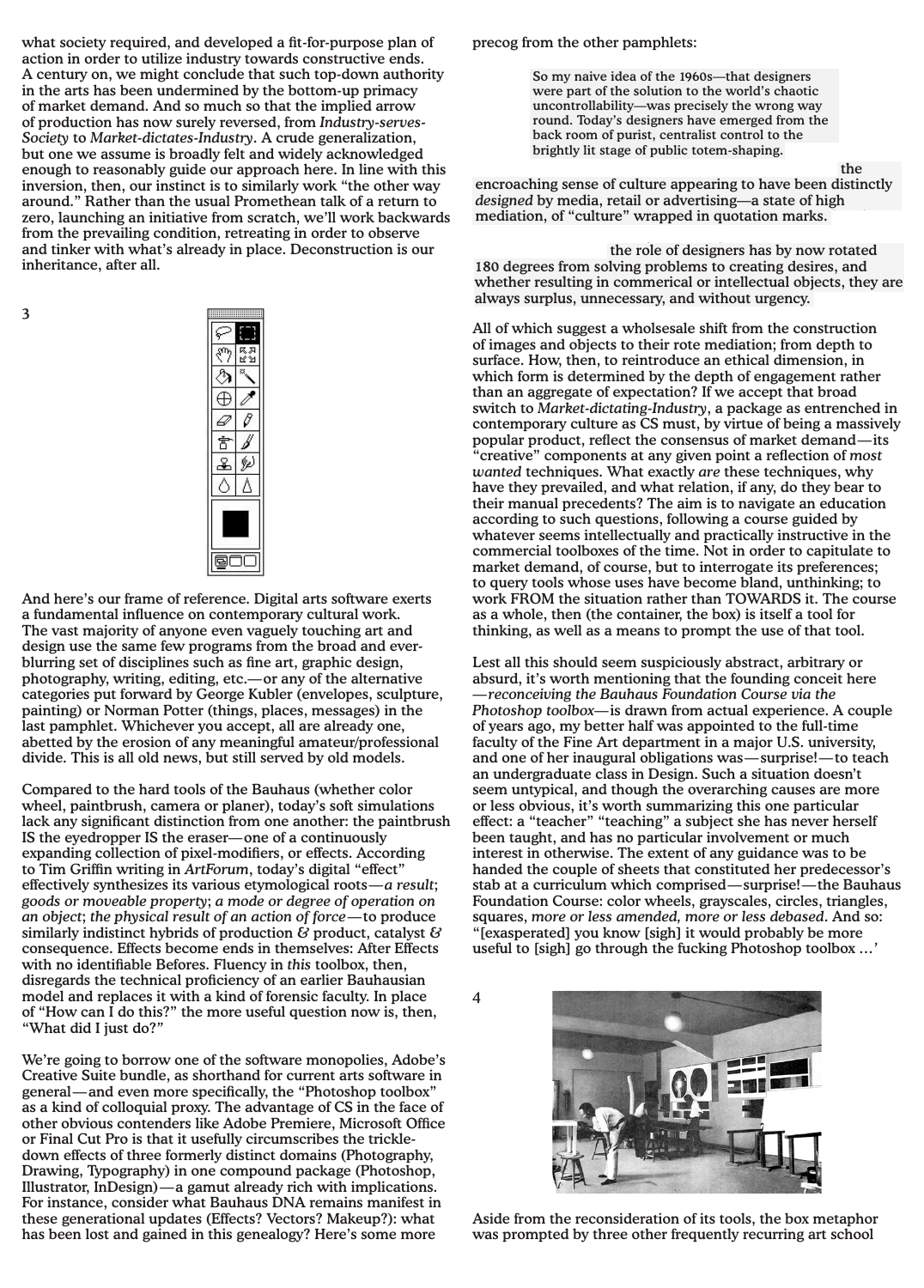disillusions. One is the demise of the *inclination and ability* —presumably a loop—of students to articulate their own or others' work, especially in a group. A second—surely an outcome of the first—is the demise of both the *inclination and ability* to consider such work relative to culture at large. And a third is the absence of shared intentions, of staff and students working towards perceived, declared ends (however abstract or diverse) including a sense of who is teaching what (and why and how) in relation to everyone else. In short, how the parts fit together into a whole.

So: literally *for the sake of argument*, our initial contention —or suspicion—is that color wheels and other principal features of "basic design" are today less constructive than a communal effort to observe and relate the contemporary condition by practicing the forms of reading, writing, and speaking that facilitate its articulation. The most appropriate foundation we can imagine right now is one that fosters both the *inclination and ability* to participate in this process—to articulate current social and cultural phenomena as a group in order to work parallel to them individually. And aside from its ready stock of metaphorical tools, our cartoon toolbox icon is also handy in constituting a readymade framework —a matrix that shows the sum as well as the parts, an image that can be held in mind by the whole "department." Ditching the specificity of Photoshop or even CS, then, we'll begin only with this nominal *idea* of the toolbox—an outline—and customize our own hybrid with bits from various domains and softwares along the way.

We're clearly not interested in "teaching the tools" so much as trying to defamiliarize them, to make them as strange as we suspect they actually are. And so we'll start with a handle—a carrier—then clip on new components as and when they're abstracted into a teaching class, forming an expandable and adaptable diagram rather than the locked-in panopticon of Johannes Itten's Bauhaus schematic. In fact, flip back to that Bauhaus onion, with its progression through layers of years towards a final imperative: BUILD. With Prometheus in mind again, what might it mean to invert the metaphor, starting from the inside and *designing* our way out—asking why as well as how? Because the idea of this course is that it works itself out in practice, THAT THIS PROCESS ITSELF CONSTITUTES PART OF ITS "TEACHING," and that this is the first installment, we'll necessarily start with those components that allude to more general, structural "skills." Meaning the hand, pointer or lasso rather than pencil, brush or knife—those already a degree of metaphorical remove beyond that of the more obvious art tools. As time goes on, the priority ought to switch.

5

| abrdefini        |    |
|------------------|----|
| <b>Elmoperst</b> |    |
| 100212           |    |
| <b>Tes</b>       | DO |
| 0123156789       |    |
|                  |    |

Last summer I took part in a two-week temporary academy in the company of a dozen youngish artists and a faculty that comprised a painter, a collagist, a writer, a designer, a poet, and a Greek philosopher. The overarching theme of the fortnight, *When your Lips are my Ears, our Bodies become Radios*—attuned to national identity and group activity—was played out through a kind of extreme sports version of the group workshop. The group had arranged to submit three pieces of work each day to be channeled through three local media formats: a meter-high poster displayed on dedicated columns through the town, a 10-minute audio segment aired

on a community radio station, and a certain number of column inches in the local newspaper. This incessant production was deliberately designed to force the sort of abstract discussion we might expect from the group art seminar into concrete, public, "answerable" forms. Because the matters arising had to be more or less immediately communicated to an external audience, they were forced through a high-pressure mangle of translation. In the process, the issues were actively *handled*.

Then last month I attended a two-day conference on French philosopher Jacques Rancière titled *Everything is in Everything* after the motto of Joseph Jacotot, quietly radical eighteenth century pedagog and subject of Rancière's *The Ignorant Schoolmaster*. I've already recounted, in a lengthy postscript to the previous pamphlet, how that book sums up and now informs our attitude here, but to briefly recap in the terms that dominated this event: Rancière (speaking for and through Jacotot) posits a "horizontal" egalitarian pedagogy against a "vertical" hierarchical one. In the traditional vertical model, an authoritative master typically *stultifies* by dispensing knowledge piecemeal, progressing step by step towards a complete intelligence, while in Rancière's horizontal alternative, the "ignorant" master *emancipates* by insisting that intelligence is the PRECONDITION of learning rather than its goal. In this formulation the student essentially teaches him- or herself, while the "master" creates the conditions for this to occur by providing articulate objects (a book or other device) that will "reveal an intelligence to itself."

What struck me at the conference, though, was how the principles being espoused and debated were unwittingly enacted by the presentations themselves. It became increasingly difficult, in fact, to pay attention without reflexively evaluating to what extent the various speakers were acting in line with their subject, i.e., whether they were behaving like an explicating authority or fellow ignorant. The social implications of Rancière's thinking were manifest too in the more mundane aspects of conference decorum: speakers overrunning their slots, panel discussions without discussion, opaque academic jargon, and sundry opinions and mannerisms that seemed suddenly heightened either in accord or at odds with Rancière's lessons. The net effect was a kind of metaconference in addition to the ostensible one, which merely demonstrated the difficulty of putting principles into practice even if you wholeheartedly adhere to them in theory. But the point remains: Rancière's writing is carefully contrived to prise the reader—or proselytiser—out of inertia and into action.

And the other week I went to a two-hour talk, *On (Surplus) Value in Art*, by a well-regarded cultural theorist at a local art school. He began by briefly describing the two fundamental Marxist notions of value—"use" and "exchange"—in order to consider whether, in light of social and cultural developments since Marx's time, it's possible to conceive other types of value outside this binary distinction. The rest of the lecture comprised a number of suggestions, nicely prefaced (and summed up) by the notion of "whistling in the shower" as representing the sort of romantic activity that occurs outside our normal conceptions of *time spent productively.* While the examples presented in the talk involved situations or objects that carried these alternative values, considering the idea from a user's or observer's perspective, most of the students' questions afterwards—which lasted as long as the talk itself—wondered what it might mean to *produce* according to this dissident ethos, to *make things* not primarily instrumental or profitable. As it turned out, the talk was merely a set-up for a group discussion the following day, dedicated to this question.

The exaggerrated workshop that forces abstract into concrete; the auto-implication of Rancière's horizontal idealism, where student and teacher investigate a strangely articulate object; and the thought experiment that unhinges now in relation to the recent past. These three encouters strike us as exemplary working models; ways in which our course might manifest itself in terms of practical projects.